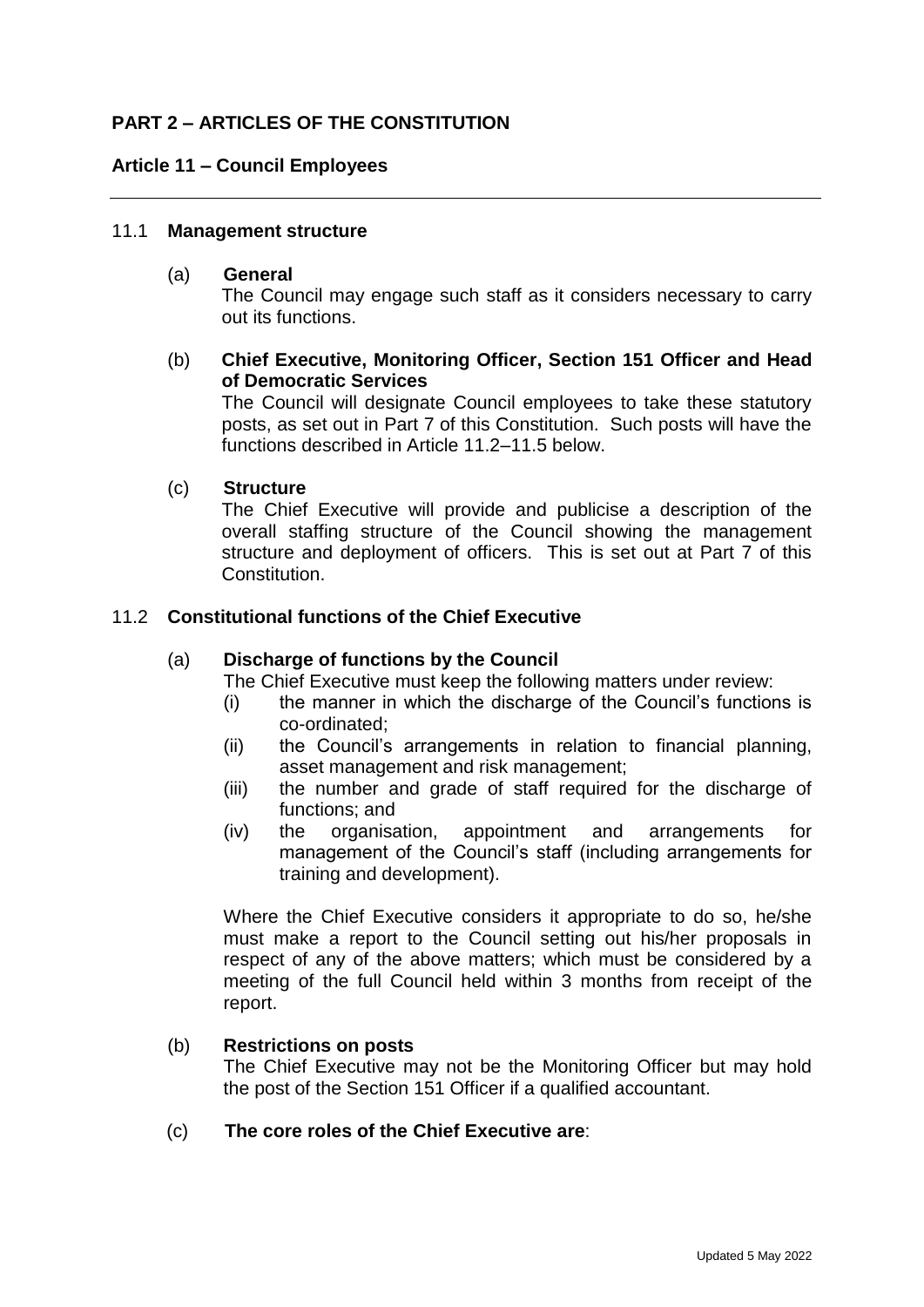- overall corporate management and operational responsibility (including co-ordinating the discharge of the authority's different functions and overall management responsibility for all staff);
- the provision of professional and impartial advice to all parties in the decision making process (the Cabinet, Scrutiny Committees, full Council and other committees);
- responsibility for a system of record keeping for all the authority's decisions;
- representing the authority on partnership and external bodies (as required by statute or the Council); and
- service to the whole Council, on a politically neutral basis.

# 11.3 **Constitutional functions of the Monitoring Officer**

# (a) **Maintaining the Constitution**

The Monitoring Officer will maintain an up-to-date version of the Constitution and will ensure that it is widely available for consultation by Councillors, staff and the public. For this purpose the Monitoring Officer has been delegated the power to amend the Constitution to give effect to any decisions of the Council or the Cabinet, and to take account of any changes of fact or law.

# (b) **Ensuring lawfulness and fairness of decision making**

After consulting with the Chief Executive and S.151 Officer, the Monitoring Officer will report to the Council or to the Cabinet in relation to an Executive Function – if he or she considers that any proposal, decision or omission would give rise to unlawfulness or if any decision or omission has given rise to maladministration. Provided that the decision has not already been implemented such a report will have the effect of stopping the proposal or decision being implemented until the report has been considered.

# (c) **Supporting the Standards & Ethics Committee**

The Monitoring Officer will contribute to the promotion and maintenance of high standards of conduct through provision of support to the Standards & Ethics Committee.

# (d) **Receiving reports**

The Monitoring Officer is responsible for receiving and where necessary co-ordinating action on reports made by the Public Services Ombudsman for Wales and decisions of the case tribunals. Any other Council Member or Officer to whom such reports may be addressed must forward them to the Monitoring Officer.

# (e) **Conducting investigations**

The Monitoring Officer will conduct investigations into matters referred by the Ombudsman and make reports or recommendations in respect of them to the Standards & Ethics Committee. The Monitoring Officer shall also conduct an investigation into any allegation of misconduct by a Councillor where he/she has reason to believe that it may be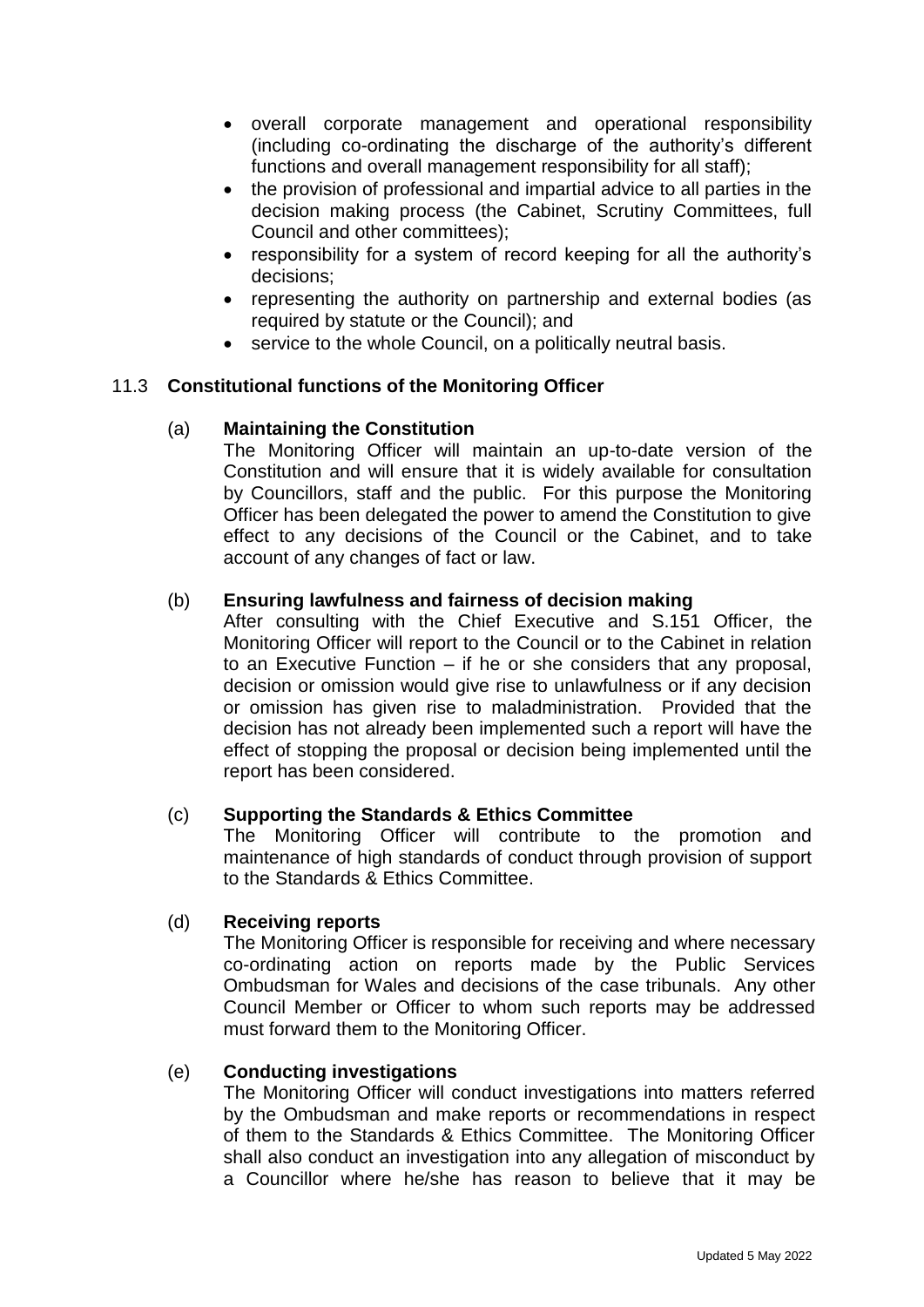appropriate for the Council to exercise its powers of self regulation, and report to the Standards and Ethics Committee as appropriate.

# (f) **Proper officer for access to information**

The Monitoring Officer will ensure that Executive Decisions and decisions of designated senior officers, together with the reasons for those decisions and relevant employee reports and background papers are made publicly available as soon as possible.

# (g) **Advising whether executive decisions are within the budget and policy framework**

The Monitoring Officer, in conjunction with the Section 151 Officer as appropriate, will advise whether decisions of the Cabinet or Cabinet Members are in accordance with the budget and policy framework.

# (h) **Providing advice**

The Monitoring Officer, in conjunction with the Section 151 Officer as appropriate, will provide advice on the scope of powers and authority to take decisions, maladministration, financial impropriety, probity and budget and policy framework issues to all Councillors.

### (i) **Corporate management**

The Monitoring Officer will contribute to the corporate management of the authority, particularly by providing advice on constitutional issues, lawfulness and propriety.

# (j) **Restrictions on posts**

The Monitoring Officer cannot be the Section151 Officer or the Chief Executive.

# 11.4 **Constitutional functions of the Section 151 Officer**

# (a) **Ensuring lawfulness and financial prudence of decision making**

After consulting with the Chief Executive and the Monitoring Officer, the Section 151 Officer will report to the Council or to the Cabinet in relation to an Executive Function and the Authority's external auditor if he or she considers that any proposal, decision or course of action will involve incurring unlawful expenditure, or is unlawful and is likely to cause a loss or deficiency or if the Authority is about to enter an item of account unlawfully.

# (b) **Administration of financial affairs**

The Section 151 Officer will have responsibility for the administration of the financial affairs of the Council.

#### (c) **Corporate management**

The Section 151 Officer will contribute to the corporate management of the Council, in particular through the provision of professional financial advice.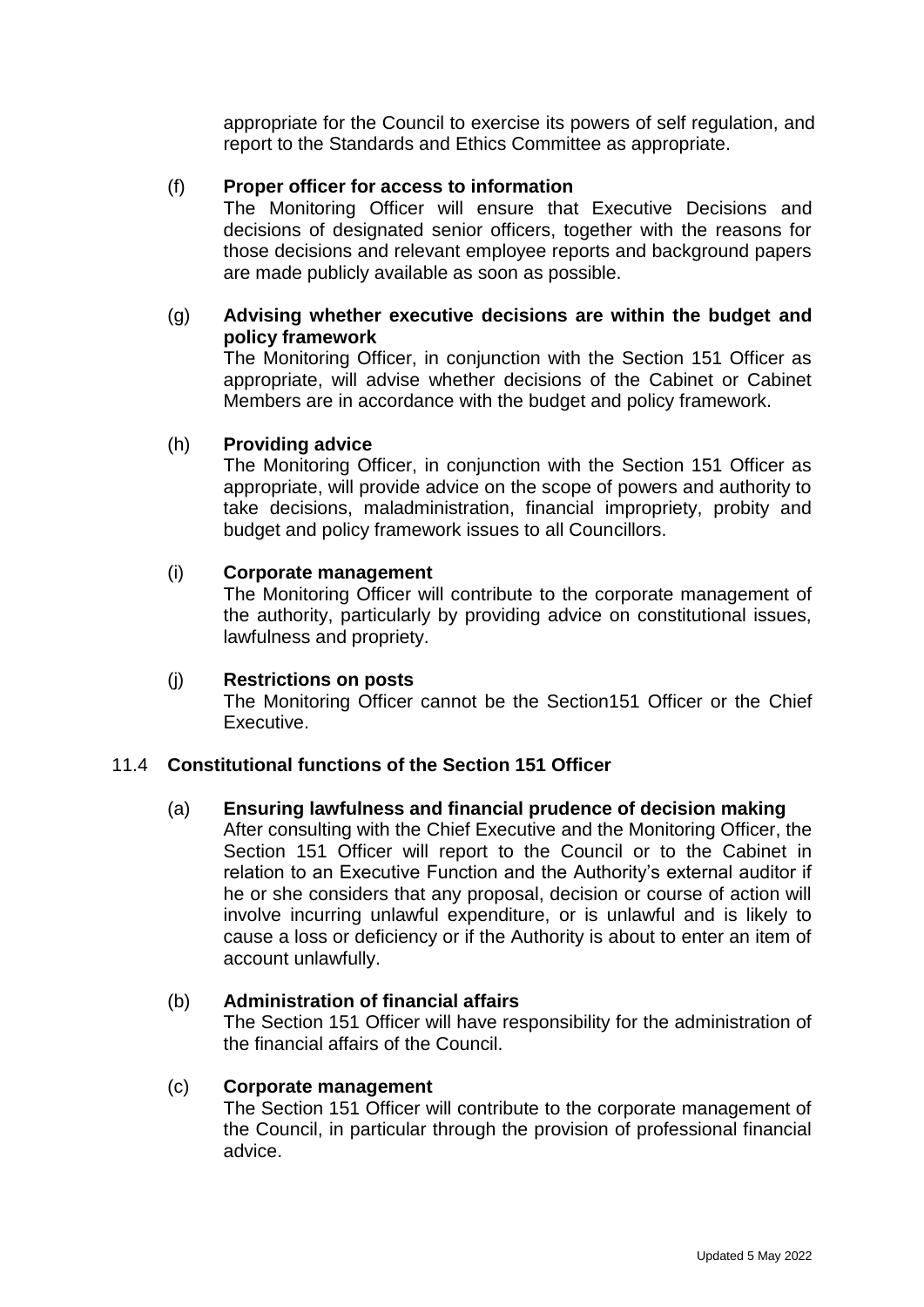# (d) **Providing advice**

The Section 151 Officer, in conjunction with the Monitoring Officer as appropriate, will provide advice on the scope of powers and authority to take decisions, maladministration, financial impropriety, probity and budget and policy framework issues to all councillors and will support and advise Councillors and employees in their respective roles.

### (e) **Give financial information**

The Section151 Officer will provide financial information to members of the public and the community, as necessary and appropriate.

# (f) **Advising whether executive decisions are within the budget and policy Framework**

The Section 151 Officer will provide financial information to members of the public and the community, as necessary and appropriate.

### (g) **Restrictions on posts**

The Section 151 Officer cannot be the Monitoring Officer or the Head of Democratic Services.

### 11.4A **Constitutional functions of the Head of Democratic Services**

### (a) **Support and advice**

The Head of Democratic Services will provide support and advice to the authority in relation to its meeting; to committees of the authority and the members of those committees; to any joint committee which a local authority is responsible for organising and the members of that committee; and to each member of the authority in carrying out the role of member of the authority (but excluding a member's role as Cabinet Member)

#### (b) **Democratic Services Committee**

The Head of Democratic Services will provide support and advice to the Democratic Services Committee and its members.

#### (c) **Scrutiny**

The Head of Democratic Services will promote the role of the authority's Scrutiny Committees; provide support and advice to Scrutiny Committees; and provide support and advice in relation to the functions of the authority's scrutiny committees, to members of the authority, members of the Cabinet and officers.

#### (d) **Reports and recommendations**

The Head of Democratic Services will make reports and recommendations to Council in respect of the number and grades of staff required to discharge the Council's democratic services functions; and the appointment, organisation and proper management of staff required to discharge these functions.